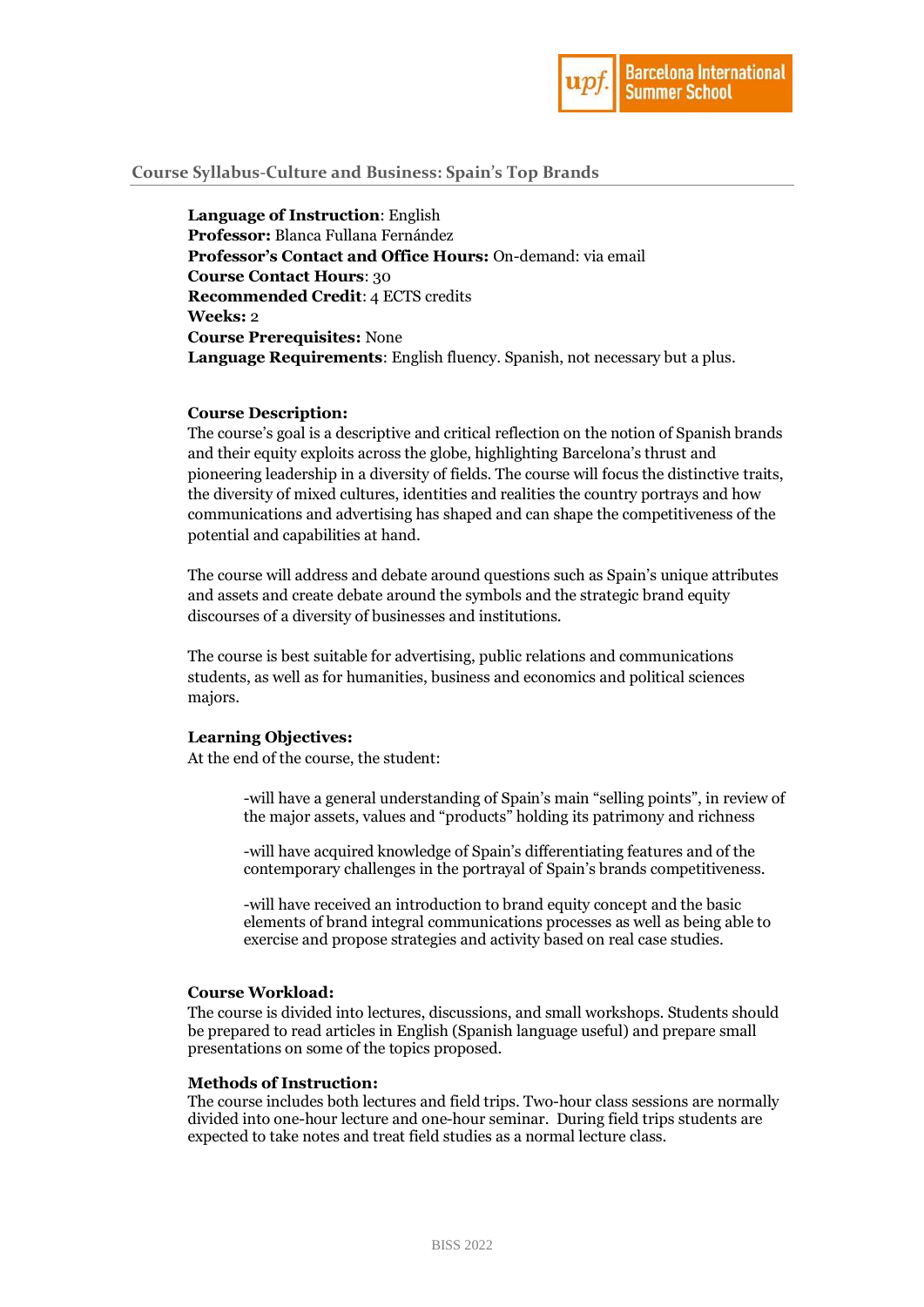

# **Method of Assessment:**

Class Participation: 10 % External Case presentations/seminars reporting: 20 % Final Paper: 70 %

## **Absence Policy:**

Attending class is mandatory and will be monitored daily by professors. The impact of absences on the final grade is as follows:

| <b>Absences</b>          | <b>Penalization</b>                                          |
|--------------------------|--------------------------------------------------------------|
| Up to one $(1)$ absences | No penalization.                                             |
| Two (2) absences         | 1 point subtracted from final grade (on a<br>10 point scale) |
| Three $(3)$ absences     | The student receives an INCOMPLETE                           |
|                          | for the course                                               |

The BISS attendance policy does not distinguish between justified or unjustified absences. The student is deemed responsible to manage his/her absences.

Emergency situations (hospitalization, family emergency, etc.) will be analyzed on a case by case basis by the Academic Director of the UPF Barcelona International Summer School.

### **Classroom Norms:**

- · No food or drink is permitted.
- · There will be a ten-minute break during the class.
- · Students must come to class fully prepared.

### **Course Contents:**

#### **Week ONE:**

1. Building Brand Equity.

The necessary collaborative network between business, institutions and society. An introduction to corporate communications and the synergies and opportunities generated in the context of Spain's capabilities.

1.1 Brand equity: the concept

1.2.Spanish brands –what we know and don't know the country is good at

(Day 1: Class lecture and open exercise: Research and brainstorming, classification and ranking of Spanish brands and Spain's main industries)

2. Triangulation of Institutional, Social and Corporate efforts in the shaping of place branding. The BARCELONA city brand case study: 25 years of on-going successful campaigning.

2.1. Capitalizing the Barcelona brand. Why? 2.2. The retro-feeding cycle. Analyzing Barcelona iconic brands and its relationship with the city brand. 2.3. Political and institutional brand building for the city's competiveness. (Barcelona Activa, Fira de Barcelona, Tourism Barcelona, Mobile World Congress and The Mobile World Capital Foundation, Barcelona Global, etc..) 2.4. The new reputation challenges of the Barcelona brand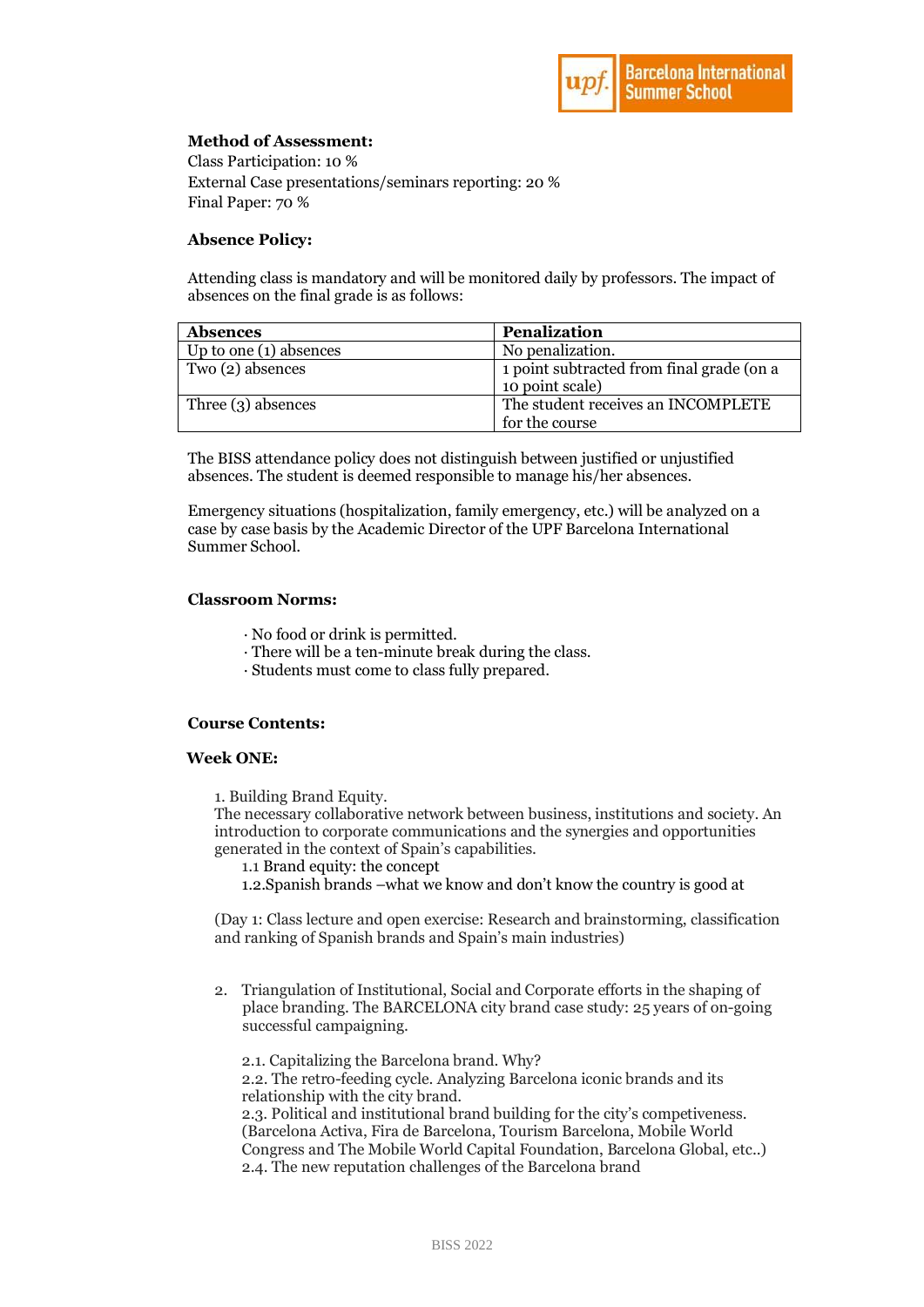

(Days 2 to 3: Lectures and seminar: The strategic new positioning for Barcelona. Programmed: external speaker)

3. The consequences and opportunities of being "local". The influence of a globalized context in the shaping of local industries' positioning. Creating competitive identities through values and creative innovation. (Design Hub Barcelona, Palo Alto District Barcelona, Barça, CAR, Barcelona Tech City, CCCB, Fundació Miró, Primavera Sound ..Barcelona's pull industries today.

- 3.1. The world of Design and Ideas
- 3.2. Gaming international industry hub
- 3.3. The Sports&Innovation vision
- 3.4. The start-up tech and digital capital
- 3.5. The Arts & Architecture heritage
- 3.6. Festivals, Music & Entertainment pioneering thinking

(Days 4 to 5: Lectures and open discussion: Review of real case studies and projects)

### **Week TWO:**

4. Family business in Spanish corporate tradition. The conception of management. Representation and influence in Spain's economy and overall equity. The question of Leadership and Management within.

4.1. Notes from the Spanish Family Institute. Spain's traditional leadership. 4.2. Overlook of specific and diverse family businesses originated in Spain. Heritage and strategy (Moritz, Bacardi, Danone, Chupa Chups, Zara…)

(Day 6: Class lecture and open exercise: Challenges and Opportunities / Advantages and Disadvantages of knowing the boss)

5. IDENTITY and VALUE: Influencing outreach vs impact. The balance between Quality and Quantity. Considering social and community resources & capabilities. Communication strategies: from market-share to mind-share focus.

5.1. Implications & Responsibilities: Community outcomes. The ability to produce competitively, locally. The example of the Wine industry (DOs across the country)

5.2. Spain's Health Plan

5.3. Tapas, Mediterranean Diet & Food Industry's traditional and new players (Top Chefs propositions, Glovo, Veritas, ..)

5.4. Overlook of specific and pioneering home-made brands (El Bulli Foundation, DAMM, Seat...)

(Day 7: Class lecture and open exercise: Creative class workshop)

#### 6. TRENDS IN – INTEGRAL COMMUNICATIONS TOOLS MIX

6.1. Review of famous Spanish advertising campaigns (Sónar, Vueling, Movistar …)

6.2. The art of storytelling, messaging and content building. Traditional and contemporary communications tools -press office and

social networks-